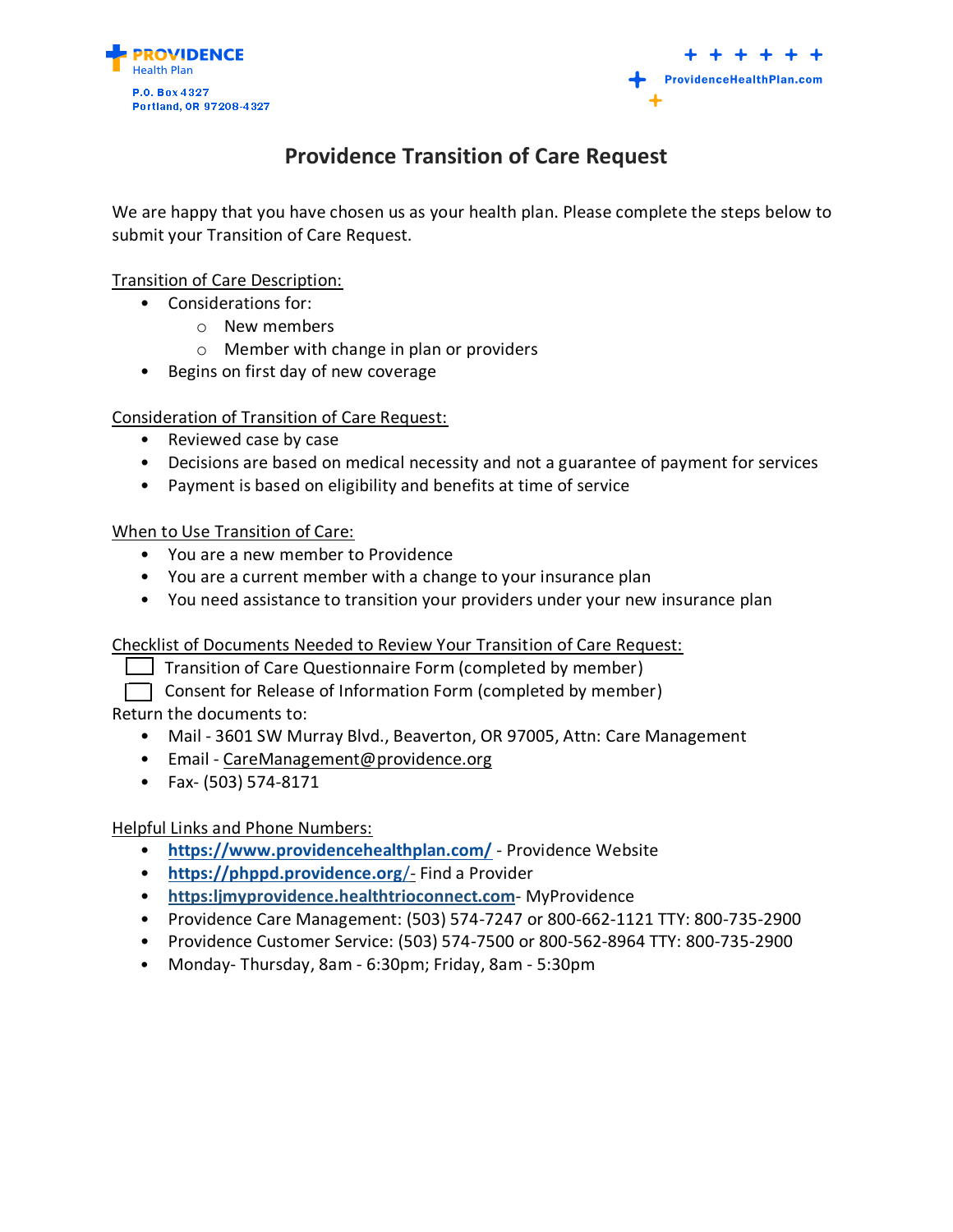



# **Providence Transition of Care Questionnaire**

*\*Please complete the questionnaire for the individual with the care transition needs\**

|                                                                                                                                                                                                      | Date of Birth: ________________                                                                                                                                                                                                                                                                   |  |
|------------------------------------------------------------------------------------------------------------------------------------------------------------------------------------------------------|---------------------------------------------------------------------------------------------------------------------------------------------------------------------------------------------------------------------------------------------------------------------------------------------------|--|
|                                                                                                                                                                                                      |                                                                                                                                                                                                                                                                                                   |  |
|                                                                                                                                                                                                      |                                                                                                                                                                                                                                                                                                   |  |
| 1. What type of coverage do you have?<br>Medicaid<br>Medicare<br><b>Individual Plan</b><br>Through Employer (specify employer):                                                                      | 7. Do you need assistance with any of the<br>following?<br><b>Behavioral Health</b><br>Chemo/Radiation<br>Substance Use<br>Transplant<br><b>Medical Equipment</b><br>Pregnancy<br>Medication<br>Other: 2000                                                                                       |  |
| Are you a new or current member?<br>2.<br><b>New</b><br>Current<br>3. If current, have you had a benefit change to<br>your coverage?<br>Unknown<br>No<br>Yes                                         | 8. List provider, specialty and phone number for<br>each condition currently being treated, current<br>medication(s) and the type of equipment and<br>vendor for DME supplies:<br><u> 1980 - Jan James James, politik eta politik eta politikaria (h. 1908).</u>                                  |  |
| Do you need assistance establishing care<br>4.<br>with any new providers?<br>Unknown<br>Yes<br>No<br>5. Are any of your current providers not<br>contracted with Providence?<br>Unknown<br>No<br>Yes | 9. Tell us more about your situation: __________<br><u> 1999 - Johann Stein, mars an deutscher Stein und der Stein und der Stein und der Stein und der Stein und der</u><br><u> 1989 - Jan James James, martin amerikan basar dan berasal dalam pengaran basar dalam pengaran basar dalam pen</u> |  |
| Do you have treatment scheduled prior to<br>6.<br>coming on plan?<br><b>No</b><br>Yes<br>If yes, list the procedure, date, facility, provider<br>and provider phone number:                          | Please return the completed Transition of Care<br><b>Questionnaire and Consent Form to Care</b><br>Management in one of the following ways:                                                                                                                                                       |  |
|                                                                                                                                                                                                      | Mail: 3601 SW Murray Blvd.<br>Beaverton, OR 97005<br>Attn: Care Management<br>Email: CareManagement@Providence.org<br>Fax: 503-574-8171                                                                                                                                                           |  |